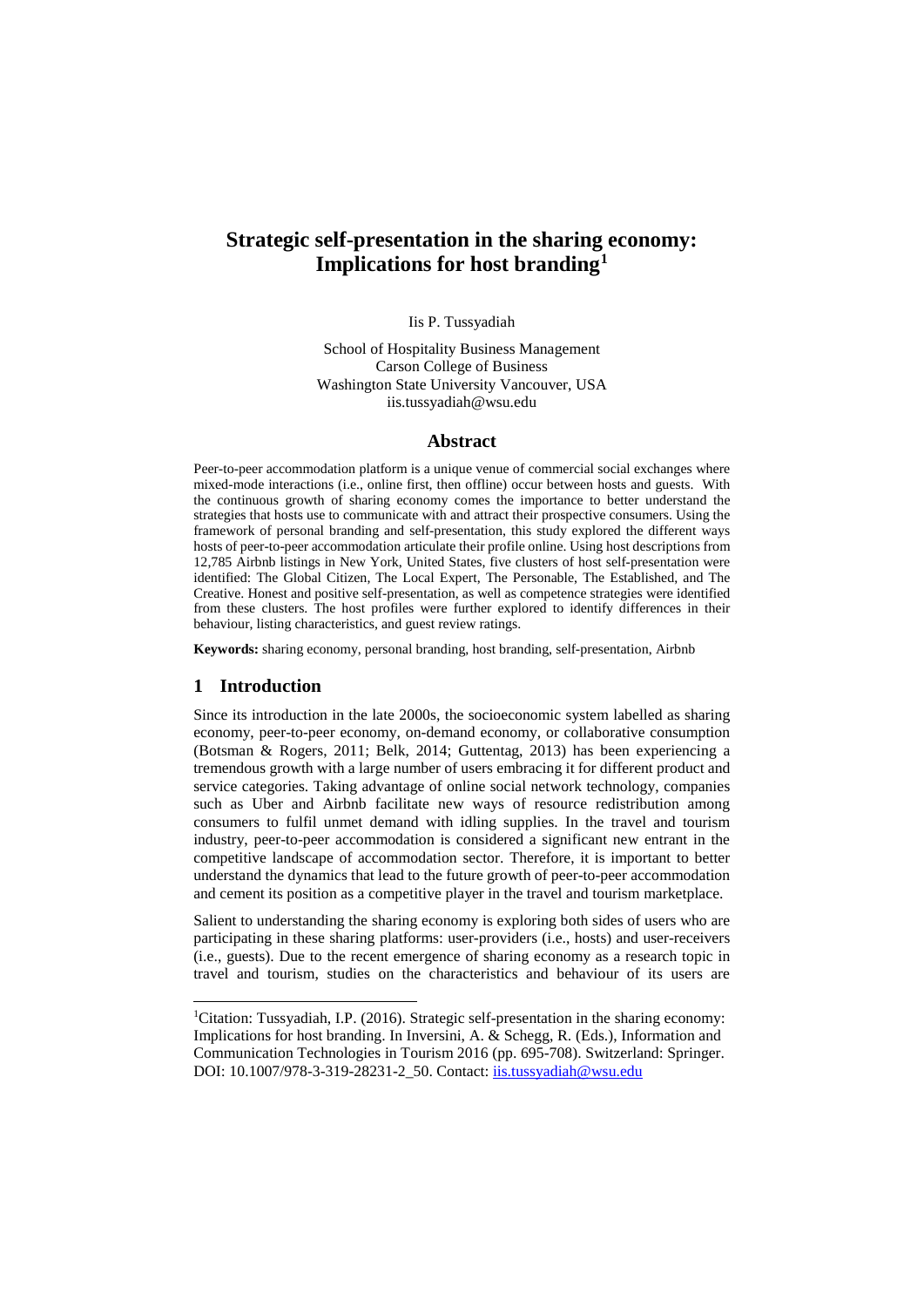extremely scarce. A few studies on consumer characteristics and motivations to participate in the sharing economy (and benefits sought from doing so) did not differentiate between the user categories (e.g., Hamari, Sjöklint, and Ukkonen, 2013; Kim, Yoon, & Zo, 2015; Möhlmann, 2015). Hence, there is lack of specification in terms of strategic behaviour that consumers adopt in their participation. Other studies focused on the market characteristics and benefits sought by guests (e.g., Tussyadiah, 2015; Tussyadiah & Pesonen, 2015), but excluded host behaviour. Belotti et al. (2015) explored different motivations among user-receivers, user-providers and service providers, but did not specify the consumption contexts (i.e., using sharing economy as one broad consumption category). While these studies are beneficial in explaining the different factors that drive the adoption of commercial sharing platforms by consumers, they are limited in the conceptualization of user-provider behaviour and, therefore, the managerial implications for user-providers in terms of strategies for future growth beyond the initial stage of adoption.

In light of the limitation in current literature, this study aims at addressing two broad research questions: (1) "How do the hosts of peer-to-peer accommodation articulate their identity online?" and (2) "Are specific online self-presentation techniques associated with better guest evaluation?" As user-providers in commercial sharing systems, hosts have a unique position to represent their own identity and at the same time be associated with a service provider in the eyes of their potential guests (i.e., prospective customers). In other words, while they are considered as "peers" of userreceivers in the social network, they also carry a "brand" associated with the services they provide. Therefore, the ways hosts express themselves by crafting and posting their profile online need to be explored from two strategic perspectives: personal branding (i.e., self-marketing) and its relationship with service providers' brand. In order to answer the research questions, this study consults the theoretical foundation behind personal branding as well as self-presentation strategies in the contexts of online marketing and social networks (e.g., Chen, 2013; Labrecque, Markos, & Milne, 2011; Shepherd, 2005). In particular, this study conducts a series of text analyses on descriptions of Airbnb hosts to identify the underlying self-presentation techniques. Further, based on the characteristics that differentiate these techniques, this study provides recommendation for future research direction in host branding.

# **2 Online Personal Branding**

The changing landscape of social practices and personal (consumer-to-consumer) relationship formation via technology-mediated communication forms unique online behaviour among Internet users. The proliferation of social media has encouraged Internet users to create and manage an online identity that signifies their personal brand. Previous research has explored the topic of self-marketing by examining the strategies people use to present themselves in personal web pages and various social media platforms (e.g., social networking sites, online forums, blogs, etc.) for various goals (e.g., Chen, 2013; Dominick, 1999; Kim & Tussyadiah, 2013; Labrecque, Markos, & Milne, 2011; Shepherd, 2005). The premise of these studies is that consumers are applying the same marketing and branding principles originally developed for products and services to generate a favourable image of themselves (Chen, 2013; Schwabel, 2009). Specifically, Schwabel (2009) defines personal branding as the process by which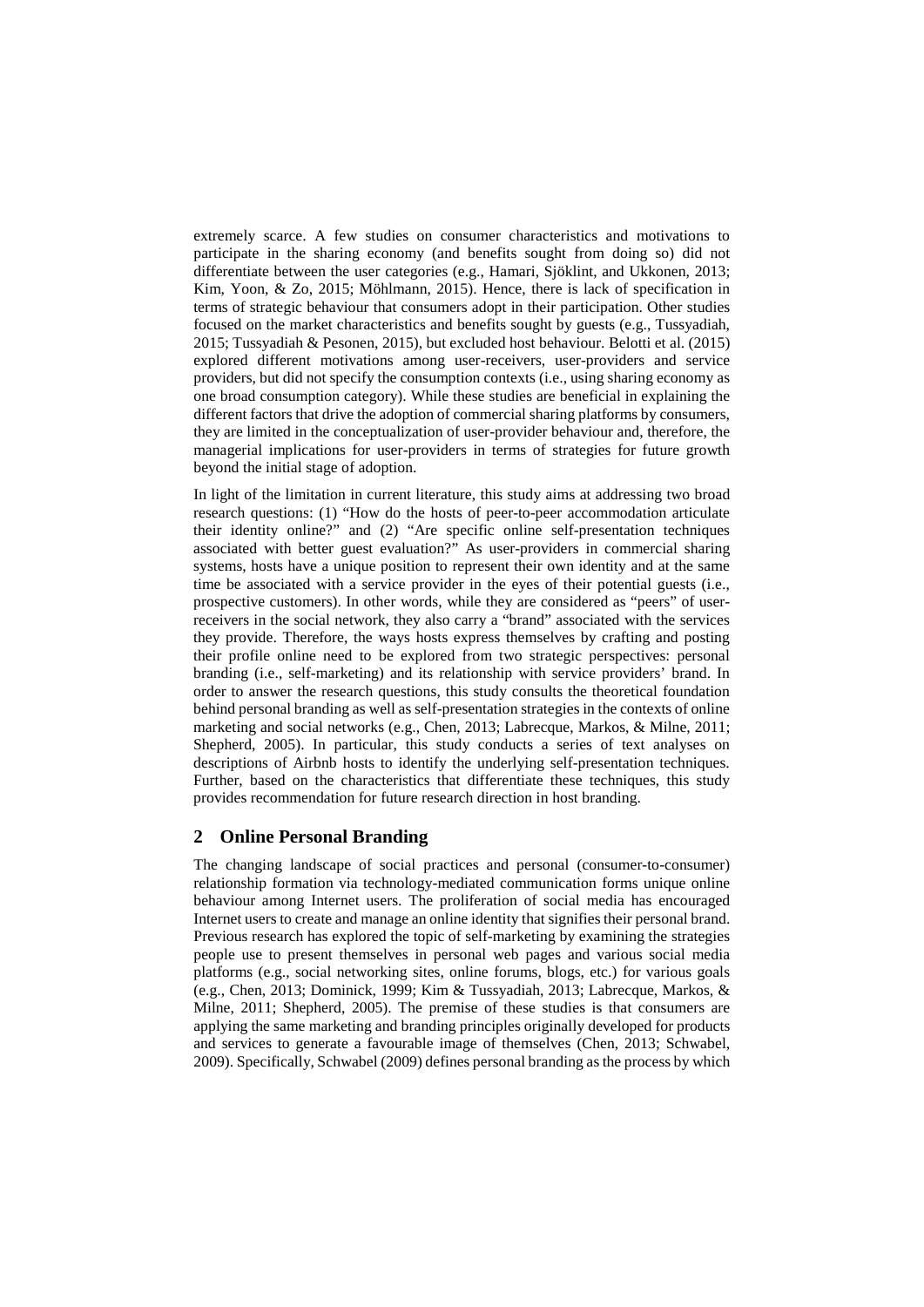individuals differentiate themselves from the crowd by articulating their unique value proposition and leveraging it with a consistent image across different platforms to achieve their goals. While a number of research on personal branding and selfmarketing focuses on leaders or celebrities (e.g., in political campaigns, in advertising within the entertainment industry), an increasing number of studies also deal with selfpresentation among "amateur individuals" or "everyday people" (Chen, 2013; Labrecque, Markos, & Milne, 2011; Shepherd, 2005). The goals of personal branding have been tied to seeking employment, establishing friendship, dating, or simply selfexpression (Labrecque, Markos, & Milne, 2011). In this study, while still retaining their amateur quality, peer-to-peer accommodation hosts are expected to employ specific personal branding tactics in order to induce booking from prospective guests.

Personal branding is associated with the process of "packaging and editing the self," which involves making choices of what information regarding self to include and what to leave out (Toma, Hancock, & Ellison, 2008). An increase in consumer empowerment and control of social media landscape leads to the phenomenon of consumer "egocentrism" (Chen, 2013). That is, with an absence of face-to-face confirmation, a person is only what is expressed in his/her online content, making him/her in control of his/her own brand (Sanderson, 2008; Trammel & Keshelashvili, 2005). Literature on self-presentation and impression management in technology-mediated communication, drawing largely from Goffman's (1990) theory of self, has focused on social relationships that are exclusively online (e.g., personal websites, blogs, YouTube, etc.). Within this literature, the emphasis is on the absence of nonverbal communication cues and the potentially asynchronous communication, which lead to the so-called selective self-presentation strategies (Walther, 1992; 2007; Walther & Burgoon, 1992), where online personal identity is malleable and subject to self-censorship. However, in areas of mixed-mode social relationships (i.e., when people first meet online and then move offline), self-presentation and personal branding strategies are entangled with anticipated future interactions (Gibbs, Ellison, & Heino, 2006).

In a typical peer-to-peer accommodation system, prospective hosts and guests communicate online and, after confirming the booking, interact offline during service delivery (consumption). This modality switch (i.e., from online to offline) has been suggested to shape the degree of self-disclosure in online self-presentation strategies (e.g., Ellison, Heino, & Gibbs, 2006; Gibbs, Ellison, & Heino, 2006). That is, while highlighting attributes of personal strength and uniqueness is an important aspect of personal branding, communicating an online identity that is consistent with expected offline impression from target audience will result in perception of authenticity (Labrecque, Markos, & Milne, 2011). Indeed, in the contexts of social media communication, Kim and Lee (2011) suggest two strategies with regards to selfpresentational behaviour: honest and positive (i.e., selective [Walther, 1992; 2007]) self-presentation. Honest self-presentation tactics emphasize the importance of accuracy (authenticity), while positive strategies place more emphasis on desirability. The tension between the need for authenticity (accuracy) and desirability has been observed in situations where significant and long-term social relationships are the goal of personal branding, such as in online dating (e.g., Ellison, Heino, & Gibbs, 2006). However, it is largely unknown in situations of social-commercial exchanges (user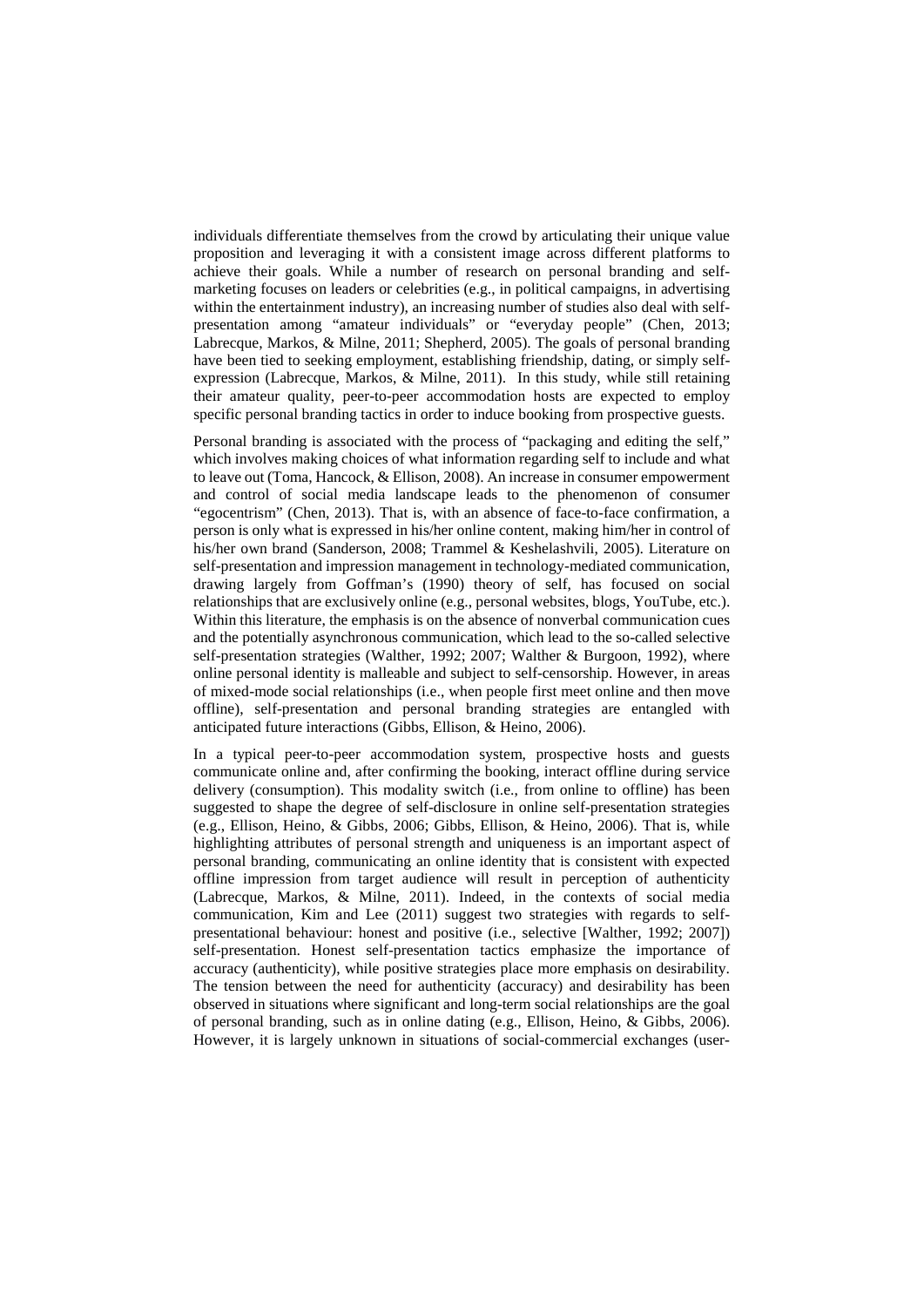receiver – user-provider relationships) such as the sharing economy, especially when consumption occasions are expected to be less frequent (e.g., traveling for vacation).

Further, in addition to the competing desires for accuracy and desirability (honest vs. positive self-presentation), previous research utilizes Jones' (1990) five strategies of self-presentation in interpersonal situations: ingratiation (i.e., expressing statements of modesty, saying mildly negative things about self and positive things about others, with the goal of being liked), competence (i.e., expressing skills, abilities, accomplishments, etc. with the goal of being perceived as qualified), intimidation (i.e., expressing threats or statements of anger with the goal to gain power), exemplification (i.e., expressing ideological commitment, self sacrifice, and self discipline with the goal of being perceived as morally superior), and supplication (i.e., expressing entreaties for help or self-deprecation with the goal to appear helpless so others will extend their aid). In the contexts of online personal branding (e.g., through blogs or personal websites), previous research identified the dominance of ingratiation as a foremost used strategy among different user profiles (e.g., Bortree, 2005; Dominick, 1990), followed by competence. The unique position of peer-to-peer accommodation hosts, as a host (personal) and as a part of a company (an Airbnb host), signifies the importance of exploring these different self-presentation strategies in relation to the company brand.

# **3 Methodology**

To explore how peer-to-peer accommodation hosts articulate their identity online, textual data containing descriptions of Airbnb hosts in New York were obtained from a third party website, *InsideAirbnb.com* (2015), sourced from publicly available information on Airbnb website in June 2015. In order to analyse the underlying selfpresentation tactics among hosts in relation to their behaviour, listings, and guest evaluation, this study excluded host descriptions with missing guest ratings and listing information (i.e., host acceptance rate, host response rate, host response time, listing price, property types, location, and guest ratings). As a result, host descriptions from 12,785 Airbnb listings are included in the analysis.

The first step of the text analysis was to pre-process the text corpus, which include processes of tokenization, elimination of stop words, part-of-speech (POS) tagging, and lemmatization. The pre-processing was conducted using *Stanford POS Tagger* (Toutanova, Klein, Manning, & Singer, 2003). The final corpus consists of 897,175 tokens and 22,107 word types as target analysis. The mean term frequency (TF) is 25.24 (i.e., on average, words appear 25.24 times in the corpus) with a standard deviation of 399.40. The second step was to identify the differences in how Airbnb hosts articulate themselves online using a hierarchical cluster analysis with Ward's criterion and Jaccard Coefficient as distance measure (Romesburg, 1984). In order to better understand the clusters of host descriptions, high frequency keywords associated with each cluster as well as their distribution were analysed. Word co-occurrence networks were developed using Jaccard Coefficient to determine the edges of network and Fruchterman-Reingold's (1991) algorithm to determine the layout of network. Finally, the differences between host description clusters were explored using cross-tabulation (with chi-square tests) and independent-samples *t*-tests to explain different host selfpresentation tactics. These analyses were conducted using *R* and *SPSS* statistical packages.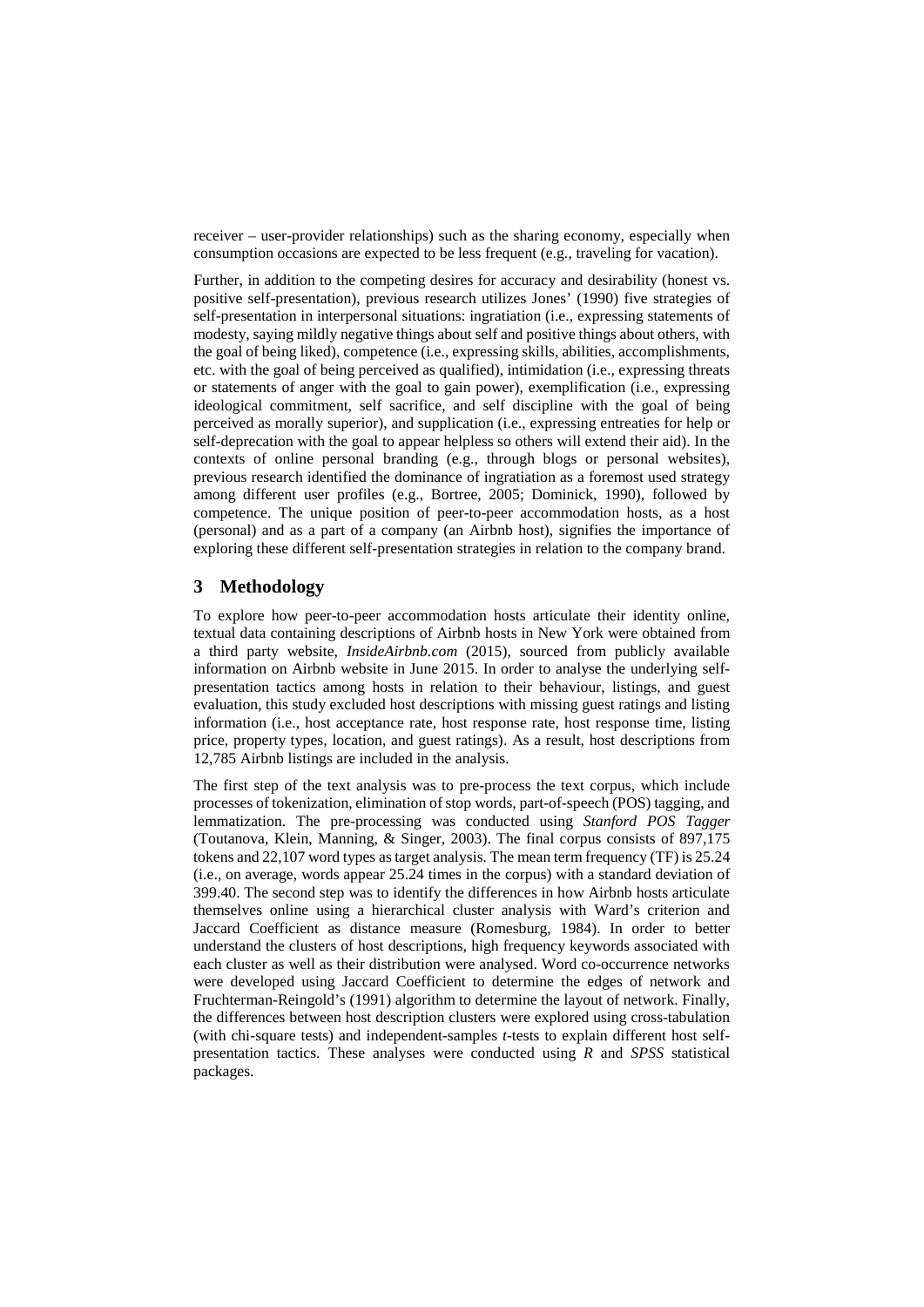### **4 Results and Discussion**

#### **4.1 Clusters of Host Self-Presentation**

Based on a hierarchical cluster analysis with nouns and adjectives with a minimum TF of 500, five meaningful clusters of host descriptions were identified, which reflect different attributes of hosts articulated online. The first cluster (*The Global Citizen*) contains host descriptions of 2,017 Airbnb listings. The high frequency keywords in this cluster include *New*, *People*, *World*, *Culture*, and *Different*, which represent the openness of the hosts to welcome guests from different parts of the world, highlighting their eagerness to meet new people from different cultural backgrounds. In addition to *New* and *Different*, host descriptions use positive adjectives: *Amazing*, *Best*, *Comfortable*, and *Clean*, mostly to describe others (e.g., listings). The network of high frequency keywords in this cluster is presented in Fig. 1a. Size of the nodes in the network indicates the word frequency; thickness of paths indicates strength of word pair connection; colour indicates word communities detected using random walk method (Pons & Latapy, 2005). Density of the network represents the percentage of actual paths relative to all possible connections. The word community at the centre of the network reflects desire to meet new people from different culture. Connected to this community are personal interests (e.g., travel, favourite things, etc.) and characteristics (e.g., easy person).



**Fig. 1.** Word Co-occurrence Networks in Clusters 1 and 2

The second cluster (*The Local Expert*) contains host descriptions of 4,206 Airbnb listings. The high frequency keywords in this cluster include *City*, *Place*, *Home*, *People*, and *Guest*, which highlight their competency in welcoming guests to their comfortable home and introducing all that the city has to offer (e.g., good food, music, art, etc.). This reflects the competence strategy in the categories suggested by Jones (1990). The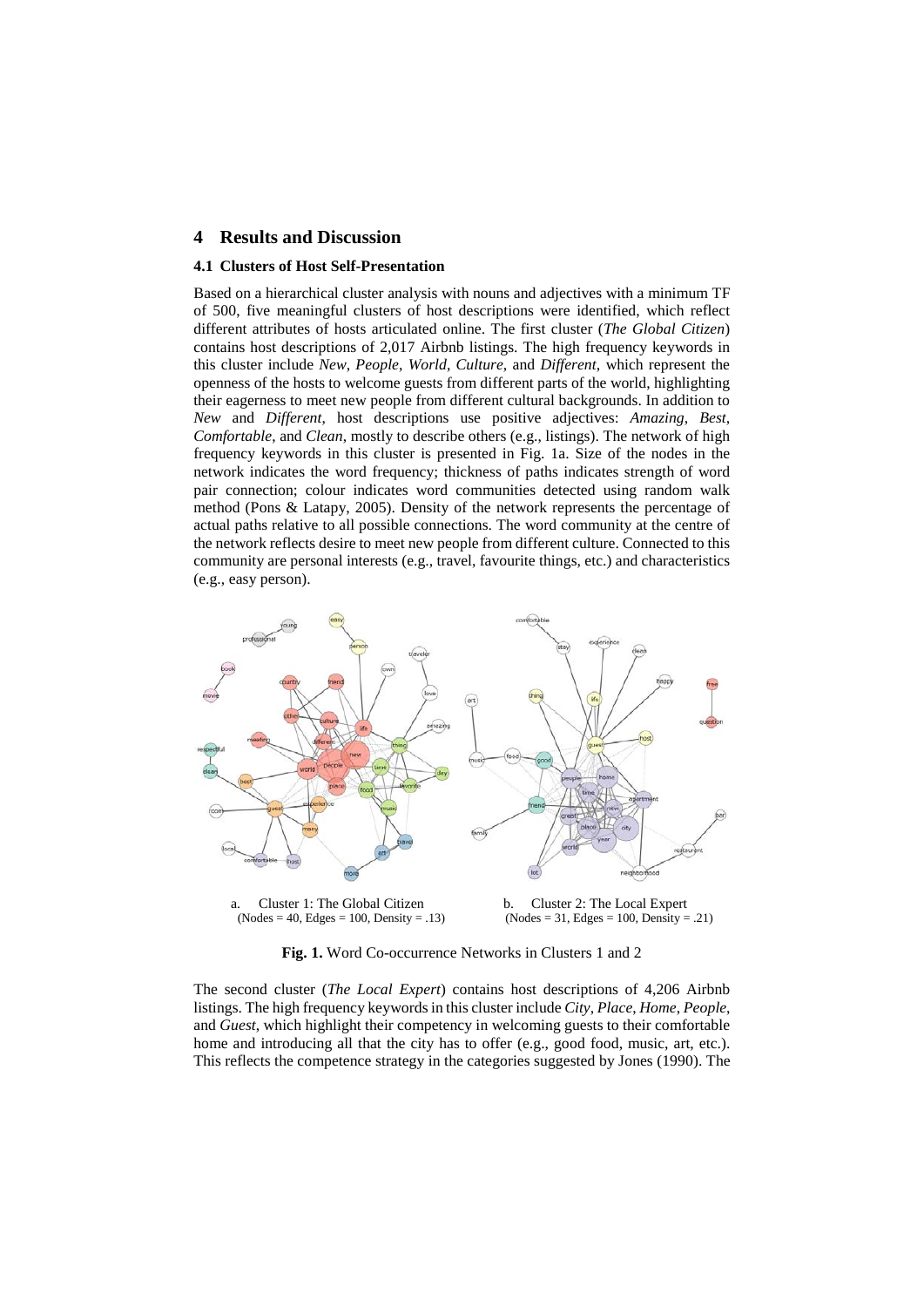adjectives used in this cluster are all positive (e.g., *New*, *Great*, *Good*, *Happy*, *Comfortable*, etc.) and mostly attached to aspects other than the hosts. The word cooccurrence network in this cluster is presented in Fig. 1b. Central to this network is the word community that explains their home and their city, with a word community on features of the neighbourhoods (e.g., bars and restaurants) connected to it.

The third cluster (*The Personable*) contains host descriptions of 474 Airbnb listings. Hosts in this cluster describe themselves in terms of basic demographic characteristics, such as age, gender, family, and general personal interests. Among the high frequency keywords are *Year*, *Old*, *Business*, *Male*, *Woman,* and *Couple*. Adjectives used in this clusters are not entirely positive (e.g., *Busy*, *Little*, *Vibrant*, *Artsy*) and mostly attached to aspects other than the hosts. By presenting themselves in these terms, guests are communicating non-specific, but more personable brand to prospective guests as regular people trying to monetize their spare space. The network of high frequency keywords in this cluster is presented in Fig. 2a. The network consists of many word communities, some of them detached from the others, indicating the absence of a single major theme, but random facts about the hosts.



 $(Nodes = 62, Edges = 105, Density = .06)$ 

b. Cluster 4: The Established  $(Nodes = 33, Edges = 111, Density = .21)$ 

**Fig. 2.** Word Co-occurrence Networks in Clusters 3 and 4

The fourth cluster (*The Established*) contains host descriptions of a small number Airbnb listing (a total of 186). Hosts within this cluster highlight their professional occupation, education, and geographic areas of origin/heritage, with keywords such as *Teacher, Attorney*, *Banker*, and *Degree,* as well as *Global, Australian, Italian,* and *Rural*. Hosts in this cluster communicate the image of individuals with a certain level of achievement, as reflected in what they do professionally and as foreigners (or someone originating from rural areas) living their dreams in New York City. Additionally, nationality/heritage information presented in host description may appeal to international guests originating from the same geographic areas. The adjectives used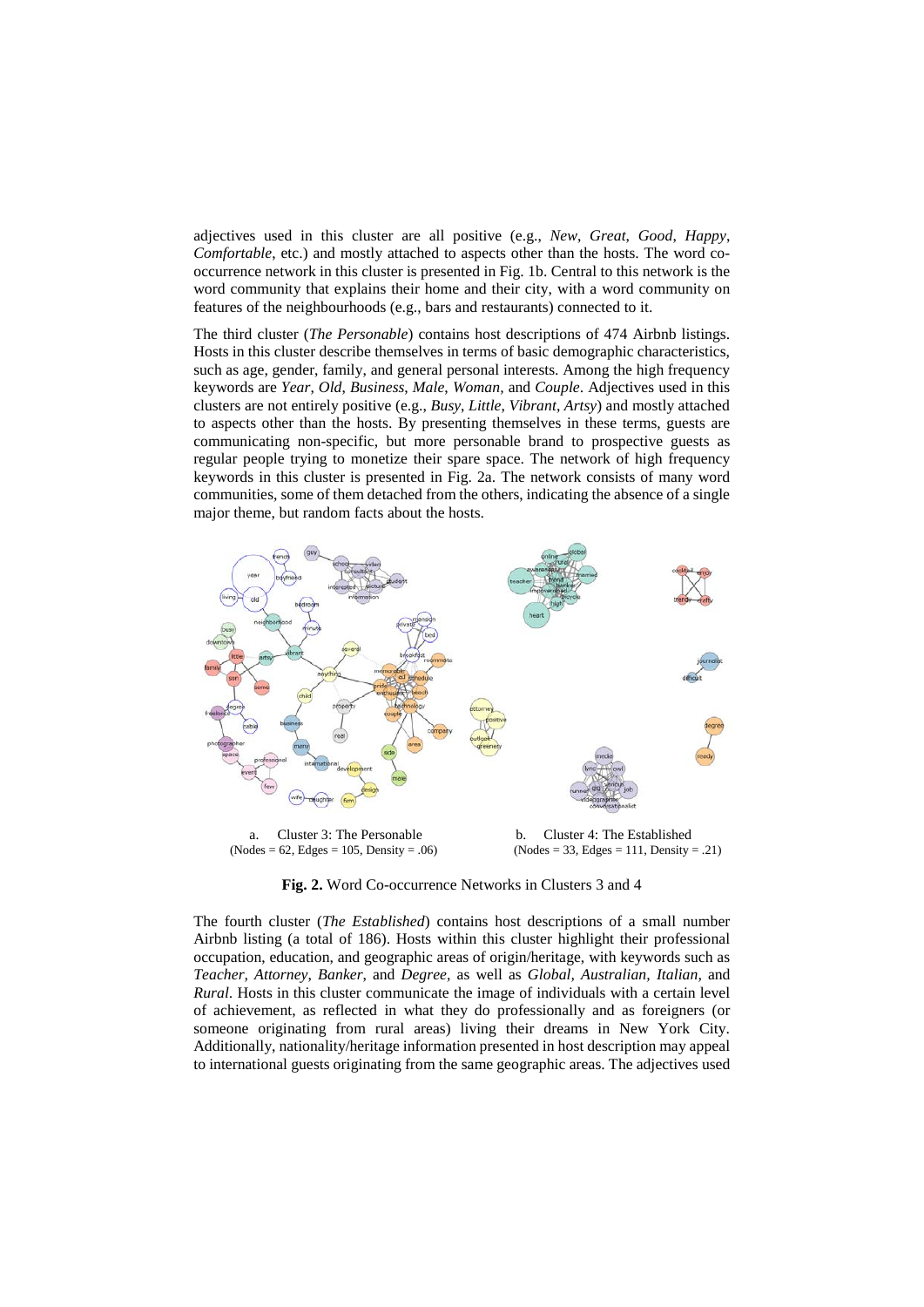in this clusters are not entirely positive (e.g., *Difficult*, *Ready*, *Positive*, *High*), indicating flair of authenticity. While the strategy in this cluster can be identified as competence, it also indicates honest self-presentation. The word co-occurrence network in this cluster is presented in Fig. 2b. It is noteworthy that the network represents isolated word communities with weak connections among them.

Finally, the last cluster (*The Creative*) includes the largest number of host descriptions from 4,356 Airbnb listings. The hosts in this cluster describe themselves in terms of professional occupation or interests in different areas within the creative industry. Some of the high frequency keywords include *Artist*, *Writer*, *Musician*, *Fashion*, *Designer*, *Creative*, and *Filmmaker*. Adjectives used in the cluster are mostly positive and attached to the hosts (e.g., *Fun*, *Loving*, *Outgoing*, *Fluent*, *Neat*, *Responsible*), indicating positive self-presentation tactics. Included in the high frequency keywords are interests in gaming, language, literature, etc. Central to the network (see Fig. 3) is the theme of art, entertainment, and literature, as well as an image of a fun and fit person, and a word community around family profiles (e.g., *Husband*, *Daughter*, and *Baby*).



 $(Nodes = 67, Edges = 100, Density = .04)$ 

**Fig. 3.** Word Co-occurrence Network in Cluster 5: The Creative

#### **4.2 Host Clusters, Host Behaviour, and Listing**

Table 1 presents the summary of host clusters in terms of host behaviour (i.e., acceptance rate, response rate, and response time) and listing characteristics (i.e., average price and property types). The acceptance rate (i.e., the percentage of booking requests accepted by hosts) is relatively similar across different host clusters. However, the response rate (i.e., the percentage of messages being responded by hosts) among hosts in Cluster 4 (at 85.56%) is slightly lower than the other clusters. Indeed, based on a series of independent-samples *t*-tests, the low response rate of hosts in Cluster 4 is statistically significant when compared to other clusters (with Cluster 1  $[t = 3.76; p <$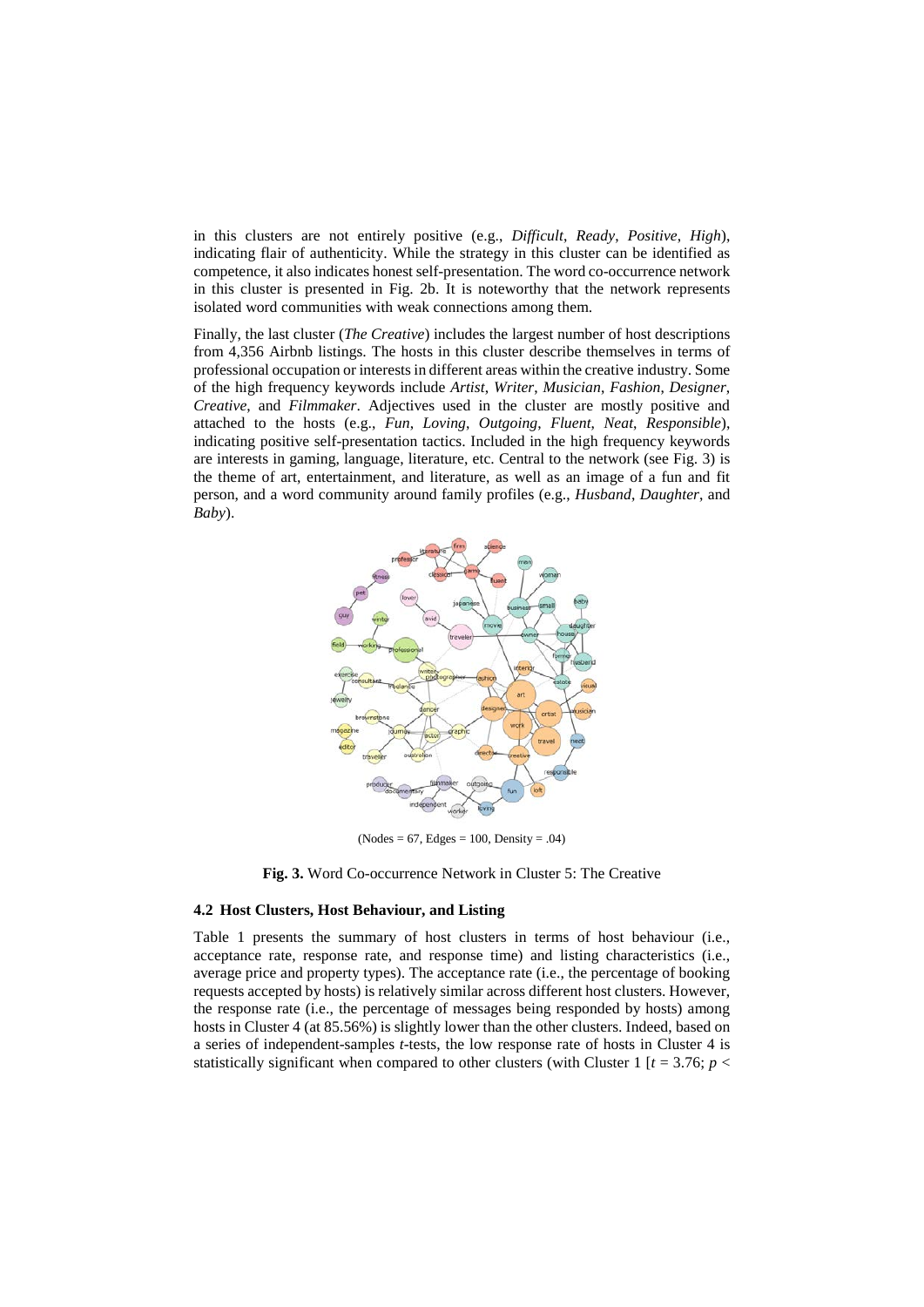.001], Cluster 2  $[t = 3.13; p < .01]$ , and Cluster 5  $[t = 2.64; p < .01]$ ). Based on a chisquare test, response times (i.e., how long it takes for hosts to respond to messages from prospective guests) significantly differ across clusters (Pearson Chi-square = 62.48, *p* < .001). Hosts in Cluster 4 seemingly respond to messages a little slower than those in other clusters (i.e., with higher percentages responding within a day or a few days/more).

|                       | <b>Cluster 1</b><br>$(N=2.017)$ | <b>Cluster 2</b><br>$(N=4,206)$ | Cluster 3<br>$(N=474)$ | Cluster 4<br>$(N=186)$ | Cluster 5<br>$(N=4,536)$ |
|-----------------------|---------------------------------|---------------------------------|------------------------|------------------------|--------------------------|
| Host Behaviour        |                                 |                                 |                        |                        |                          |
| Acceptance rate       | 89.42%                          | 88.52%                          | 86.72%                 | 88.55%                 | 88.45%                   |
| Response rate         | 89.91%                          | 89.28%                          | 88.70%                 | 85.56%                 | 88.76%                   |
| Response time:        |                                 |                                 |                        |                        |                          |
| $-$ Within an hour    | 32.62%                          | 30.82%                          | 25.32%                 | 23.50%                 | 29.76%                   |
| – Within a few hours  | 41.00%                          | 39.09%                          | 42.83%                 | 38.80%                 | 37.19%                   |
| $-$ Within a day      | 24.19%                          | 27.15%                          | 28.27%                 | 33.33%                 | 26.26%                   |
| $-A$ few days or more | 2.13%                           | 2.90%                           | 3.58%                  | 6.01%                  | 2.82%                    |
| Listing               |                                 |                                 |                        |                        |                          |
| Price (US\$)          | \$161.55                        | \$159.07                        | \$167.24               | \$98.07                | \$119.32                 |
| <i>Property type:</i> |                                 |                                 |                        |                        |                          |
| $-$ Entire home/apt   | 61.77%                          | 58.86%                          | 64.98%                 | 64.48%                 | 55.95%                   |
| – Private room        | 35.69%                          | 39.32%                          | 33.75%                 | 34.97%                 | 37.06%                   |
| – Shared room         | 2.53%                           | 1.81%                           | 1.26%                  | 2.18%                  | 2.34%                    |
| Location:             |                                 |                                 |                        |                        |                          |
| – Manhattan           | 57.56%                          | 55.21%                          | 56.12%                 | 50.54%                 | 53.00%                   |
| $- Others$            | 42.44%                          | 44.79%                          | 43.88%                 | 49.46%                 | 47.00%                   |

**Table 1.** Host Behaviour and Listing across Host Clusters

In terms of property types, the majority of listings are for an entire home/apartment: the highest at about 65% among hosts in Clusters 3 and 4 and the lowest at 56% among hosts in Cluster 5. No statistically significant difference was found with regards to property types between clusters. In terms of price, Cluster 4 has the lowest average listing price at \$98.07 and Cluster 3 has the highest at \$167.24. A little more than half of the listings from all clusters are centrally located in Manhattan; the percentage of listings located in Manhattan is slightly lower in Cluster 4 (50.54%). In summary, hosts in Cluster 4 (i.e., The Established), which are rather small in proportion, are notably different from other hosts in terms of their behaviour (i.e., lower response rate and slower response time) and pricing of their listings (i.e., lower prices).

#### **4.3 Host Clusters and Guest Review Ratings**

In order to explore if different host clusters (i.e., self-presentation tactics) are associated with lower or higher review ratings from their guests, a summary of the mean scores of review ratings (on a scale of 1 to 5) for different aspects of guest experiences at peerto-peer accommodation (i.e., overall, accuracy, cleanliness, check-in, communication, location, and value) is presented in Table 2. It is noteworthy that only ratings on accuracy and communication have direct association with hosts, while other aspects (e.g., location, value, cleanliness) are related to the property. It is also noteworthy that the average ratings for all Airbnb listings in this study are extremely high for all aspects of the experience: overall  $(M = 4.60; s.d. = .36)$ , accuracy  $(M = 4.69, s.d. = .39)$ ,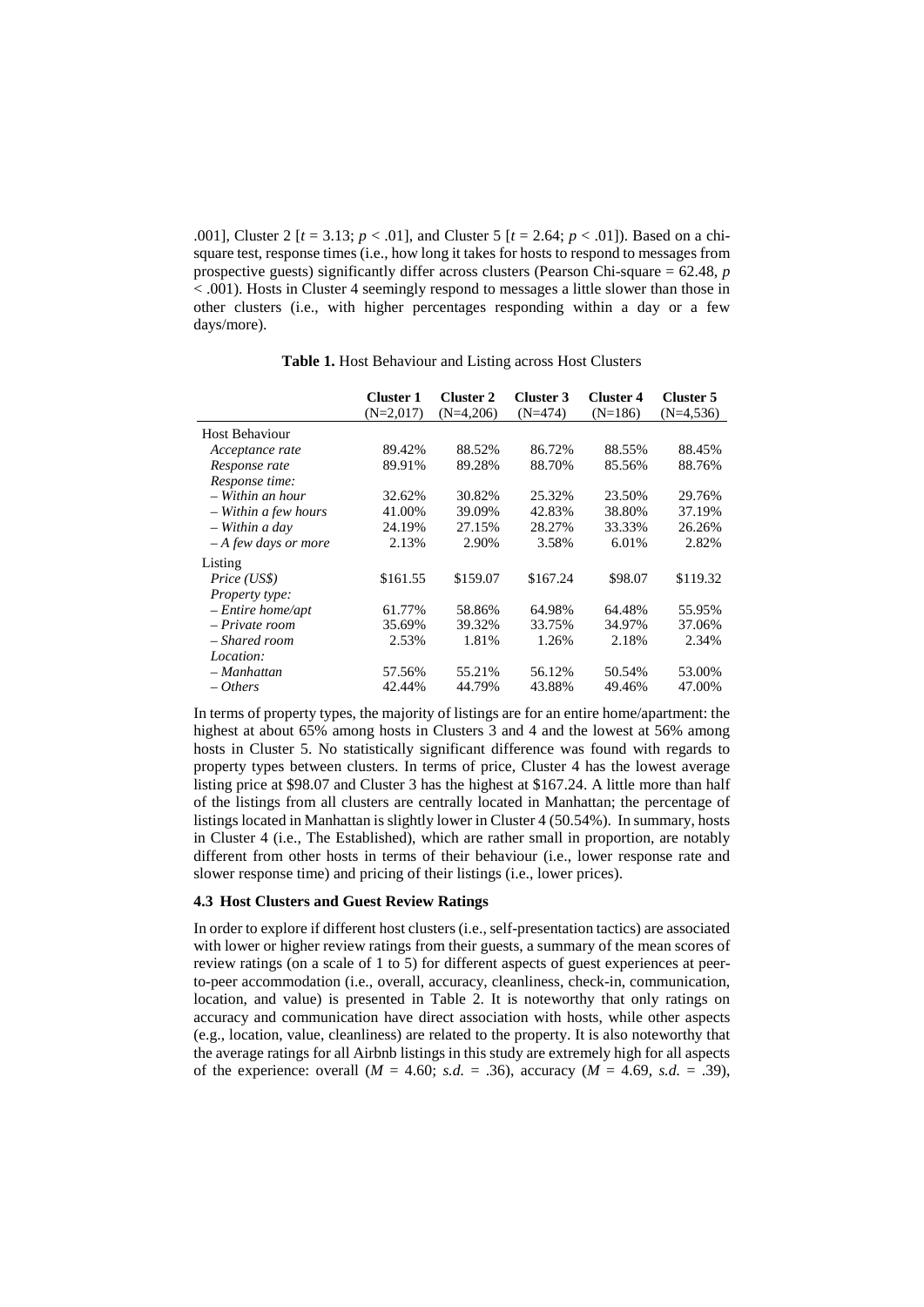cleanliness ( $M = 4.51$ , *s.d.* = .51), check-in ( $M = 4.80$ , *s.d.* = .33), communication ( $M =$ 4.83, *s.d.* = .31), location (*M* = 4.63, *s.d.* = .44), and value (*M* = 4.56, *s.d.* = .39). This is consistent with Zervas, Proserpio, and Byers' (2015) study, which found consumer ratings on Airbnb to be higher than those on other online review sites, even for the same properties (i.e., based on properties cross-listed on Airbnb and TripAdvisor).

As can be seen in Table 2, guest ratings among Clusters 1, 2, 3, and 5 are nearly the same as the average scores for the entire listings. However, listings in Cluster 4 receive higher scores in overall, accuracy, cleanliness, and value. Notably, the score for accuracy in Cluster 4 is significantly higher than that of other clusters (based on independent-samples *t*-tests: with Cluster 1  $[t = 2.68; p < .01]$ , Cluster 2  $[t = 2.58; p < .01]$ .01], and Cluster 5  $[t = 2.67; p < .01]$ ). Since accuracy refers to the match between how hosts describe their listing online (i.e., guest online evaluation) and the real conditions/features of the listings (i.e., guest offline evaluation), it confirms that guests also perceive that the hosts in Cluster 4 are honest (or authentic) in presenting their personal brand. Finally, consistent with the lower listing price, the score for listings in Cluster 4 is higher in terms of value.

| <b>Guest Ratings</b> | <b>Cluster 1</b> | Cluster 2   | Cluster 3  | <b>Cluster 4</b> | Cluster 5   |
|----------------------|------------------|-------------|------------|------------------|-------------|
|                      | $(N=2,017)$      | $(N=4.206)$ | $(N=474)$  | $(N=186)$        | $(N=4,536)$ |
| Overall              | 4.59(.37)        | 4.60(.36)   | 4.60(.35)  | 4.65(.32)        | 4.60(.36)   |
| Accuracy             | 4.69(0.40)       | 4.69(.38)   | 4.70(.38)  | 4.77(0.32)       | 4.69(.40)   |
| <b>Cleanliness</b>   | 4.51(0.49)       | 4.51(.51)   | 4.51(.52)  | 4.55(.54)        | 4.51(.51)   |
| Check-in             | 4.79(.32)        | 4.80(.34)   | 4.79(.34)  | 4.81 (.33)       | 4.80(.33)   |
| Communication        | 4.83(.31)        | 4.83(.33)   | 4.84(.29)  | 4.84(.30)        | 4.83(.31)   |
| Location             | 4.64(0.43)       | 4.62(0.44)  | 4.64(0.41) | 4.65(.42)        | 4.62(0.43)  |
| Value                | 4.55(.38)        | 4.56(.39)   | 4.56(.39)  | 4.61(.40)        | 4.55(.39)   |

In summary, regardless of host self-presentation strategies, all hosts seem to receive high scores in guest evaluation, with the exception of a small number of hosts in Cluster 4 who received even higher scores. Interestingly, while they are slightly less responsive to prospective guests, they received similar ratings in terms of communication. This is most likely due to the fact that prospective guests whom the hosts did not respond to were never converted into real guests and, hence, did not evaluate the hosts. As reflected in the higher score for accuracy, it is confirmed that in the socioeconomic (commercial) relationship contexts where modality switch occurs (i.e., online first then offline), accuracy is key to personal branding. That is, as guests develop service expectation based on the communication cues presented online by hosts, whether or not these cues are later confirmed during service delivery (i.e., direct host – guest interactions) shape guest experience and evaluation, which, in turn, also contribute to lasting impression management and personal brand.

### **5 Conclusion and Implication**

In an attempt to better understand different strategies that peer-to-peer accommodation hosts use to attract prospective guests, this study explored how hosts articulate their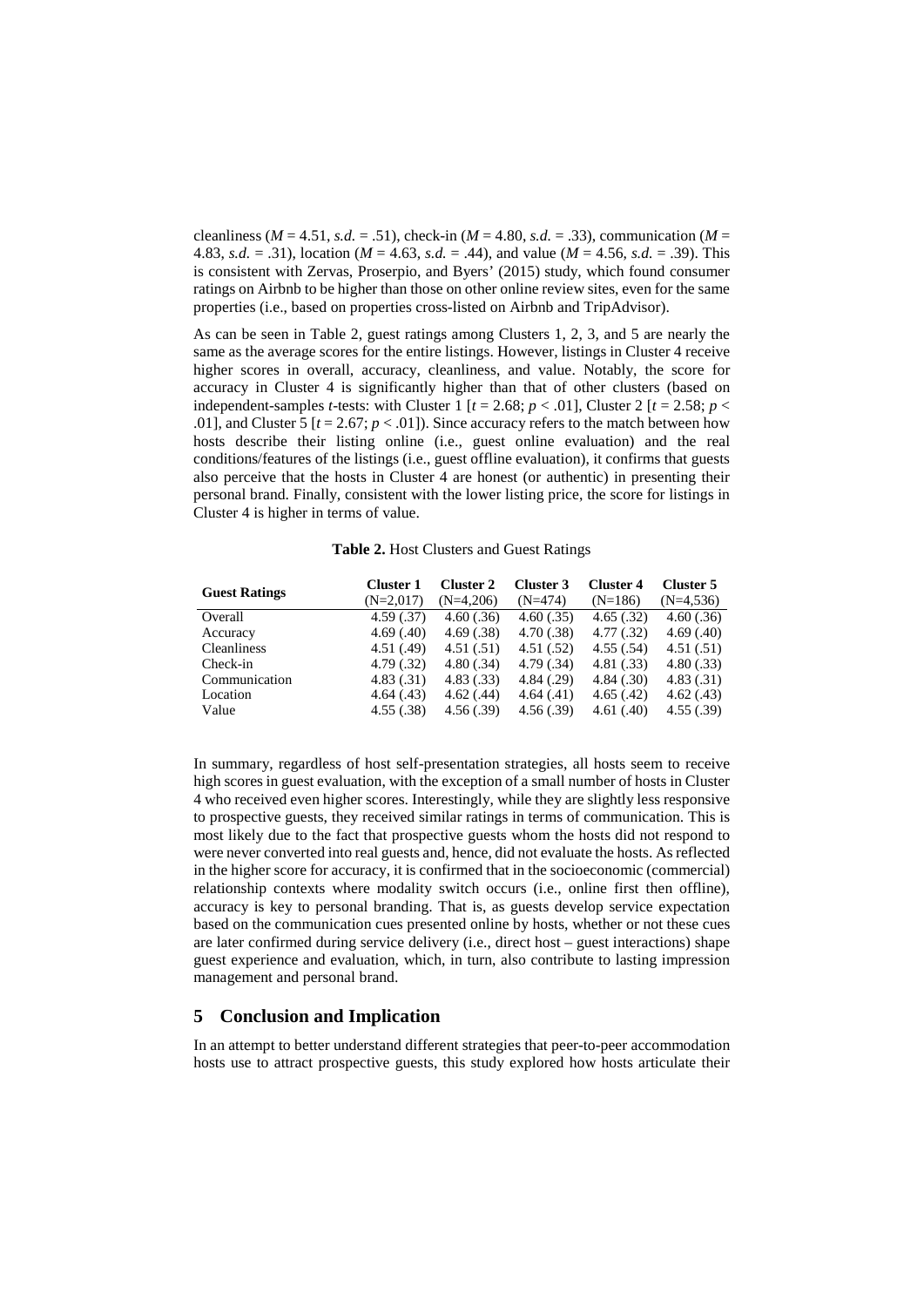profile online to obtain underlying self-presentation tactics. Using a hierarchical cluster analysis on textual data containing host descriptions of Airbnb listings, five clusters of host descriptions were identified: *The Global Citizen*, *The Local Expert*, *The Personable*, *The Established*, and *The Creative*. Using the framework of personal branding and self-presentation, high frequency nouns and adjectives from these clusters were examined to determine the strategic use of these words for host branding. It is apparent that, from the high frequency adjectives, hosts in Cluster 5 utilize positive selfpresentation, while hosts in Clusters 3 and 4 are rather honest (as indicated by the presence of negative description of aspects of self and listing). From Jones' (1990) categories of self-presentation tactics, only competence strategy was observed from the clusters (in Cluster 2 and Cluster 4) where hosts describe themselves in regard of their expertise and competence as a host. While all of the clusters suggest efforts dedicated to personal branding (i.e., focusing on self as a person) more than to brand advocacy for the company (i.e., focusing on self as a part of Airbnb network). References to self as "providers" were apparent only in Cluster 2, where hosts communicate their "hostness" as personal brand identity.

The majority of the hosts could be classified into Clusters 1, 2, and 5, with a small number in Clusters 3 and 4. However, Cluster 4 (the smallest in number) is the most unique in terms of their behaviour, listing, and guest review ratings. Hosts in Cluster 4 (The Established) have a lower average response rate and slower response time when compared to hosts in other clusters, indicating that they are less responsive to prospective guests. Despite this, they received a high score for communication from their guests, which is comparable to other clusters. Listings in Cluster 4 are notably lower in price and, hence, received higher review score for value. Importantly for personal branding, listings in Cluster 4 received a significantly higher score in terms of accuracy, which represents consistency between what hosts describe online (i.e., online evaluation) and what guests see in reality (i.e., offline evaluation). This signifies the importance of honest self-presentation in such commercial/social exchange platform. Since host – guest interactions are considered important in the sharing economy (and one of the benefits sought by guests [e.g., Botsman & Rogers, 2011; Tussyadiah, 2015]), it is important for hosts to present themselves in a more authentic way to ensure a consistent image after the modality switch from online to offline.

This study demonstrates the significance of assessing strategic efforts in a peer-to-peer, commercial sharing platform, a venue where company branding and personal branding overlap. Because of the infancy of this research area, this study presents opportunities for further examination into this topic. Utilizing text analysis software (i.e., automation of text processing) allows this study to analyse a large number of observation, compared to other studies on personal branding and self-presentation. However, there are limitations inherent to relying on algorithm to process textual data written in natural languages, such as unobserved nuances and sarcasm. Further, the textual data used in this study are snapshots of host profiles at a point in time and, therefore, do not reflect the dynamics of self-presentation in cases where hosts update their profile and possibly alter their self-presentation tactics. Additionally, host description plays an important role in shaping a brand during the initiation of interactions. This brand is typically reinforced during follow-up interactions with prospective guests (i.e., by exchanging private messages), where additional communication cues are given (or given off).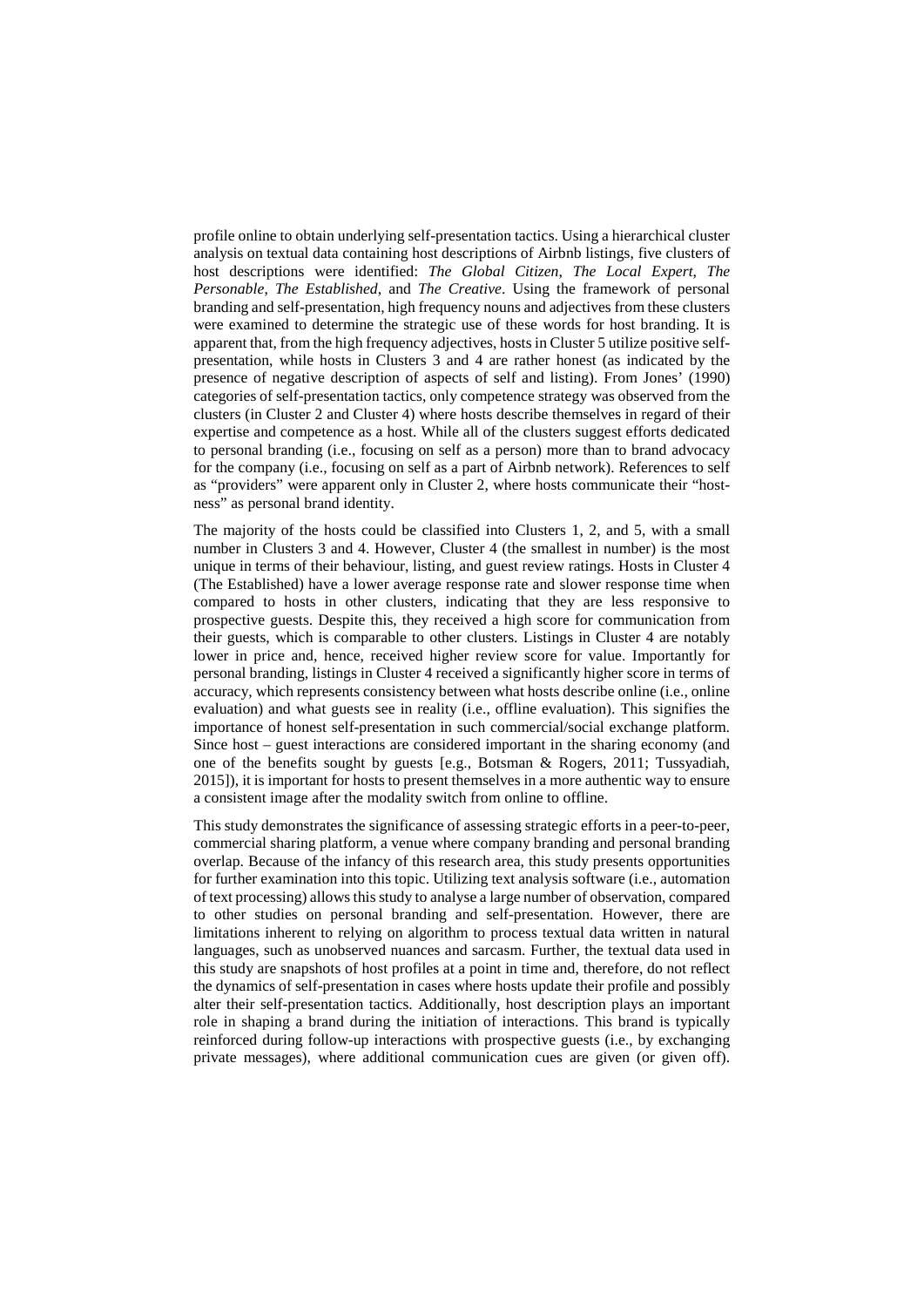These follow-up interactions that occur privately are not available to aid in the confirmation of host branding strategies. Finally, because of the nature of on-demand economy, where the decision when to make properties available is fully at the discretion of the hosts, determining a reliable measure of success for different host branding strategies remains a challenge. This is due to the complexity and inconsistencies attached to such measures as number of reviews, monthly availability (occupancy), and review ratings. To address some of these issues, future research should assess the consistency between personal brand promise and brand image as observed in consumer reviews, by comparing how hosts describe themselves and how they are described in guest reviews.

#### **References**

- Belk, R. (2014). You are what you can access: Sharing and collaborative consumption online. *Journal of Business Research,* 67(8), 1595-1600.
- Belotti, V., Ambard, A., Turner, D., Gossmann, C., Demkova, K., & Carroll, J. M. (2015). A muddle of models of motivation for using peer-to-peer economy systems. In Proceedings of CHI 2015 Conference, Crossings, South Korea.
- Bortree, D.S. (2005). Presentation of self on the web: An ethnographic study of teenage girls' weblogs. *Education, Communication & Information*, 5(1), 25-39.
- Botsman, R. & Rogers, R. (2011). *What's Mine is Yours: The Rise of Collaborative Consumption*. New York: Harper Business.
- Chen, C.-P. (2013). Exploring personal branding on YouTube. *Journal of Internet Commerce*, 12(4), 332-347.
- Dominick, J.R. (1999). Who do you think you are? Personal home pages and self-presentation on the World Wide Web. *Journalism & Mass Communication Quarterly*, 76(4), 646-658.
- Ellison, N., Heino, R., & Gibbs, J. (2006). Managing impressions online: Self-presentation process in the online dating environment. *Journal of Computer-Mediated Communication*, 11, 415-441.
- Fruchterman, T.M.J., & Reingold, E.M. (1991). Graph drawing by force-directed placement. *Software - Practice and Experience*, 21(11), 1129-1164.
- Gibbs, J.L., Ellison, N.B., & Heino, R.D. (2006). Self-presentation in online personals: The role of anticipated future interaction, self-disclosure, and perceived success in Internet dating. *Communication Research*, 33(2), 152-177.
- Goffman, E. (1990). *The Presentation of Self in Everyday Life*. London: Penguin.
- Guttentag, D. (2013). Airbnb: Disruptive innovation and the rise of an informal tourism accommodation sector. *Current Issues in Tourism*, ahead of print, 1-26.
- Inside Airbnb (2015). Get the Data. Retrieved from http://insideairbnb.com/get-the-data.html.
- Hamari, J., Sjöklint, M., & Ukkonen, A. (2013). The sharing economy: Why people participate in collaborative consumption. Working Paper. Retrieved from [http://papers.ssrn.com/sol3/papers.cfm?abstract\\_id=2271971.](http://papers.ssrn.com/sol3/papers.cfm?abstract_id=2271971)
- Jones, E.E. (1990). *Interpersonal Perception*. New York: W. H. Freeman.
- Kim, J., & Lee, J.R. (2011). The Facebook paths to happiness: Effects of the number of Facebook friends and self-presentation on subjective well-being. *Cyberpsychology, Behavior and Social Networking*, 14(6), 359-364.
- Kim, J., & Tussyadiah, I.P. (2013). Social networking and social support in tourism experience: The moderating role of online self-presentation strategies. *Journal of Travel & Tourism Marketing* 30 (1), 78-92.
- Kim, J., Yoon, Y., & Zo, H. (2015). Why people participate in the sharing economy: A social exchange perspective. In PACIS 2015 Proceedings (Paper 76). Retrieved from http://aisel.aisnet.org/pacis2015/76.